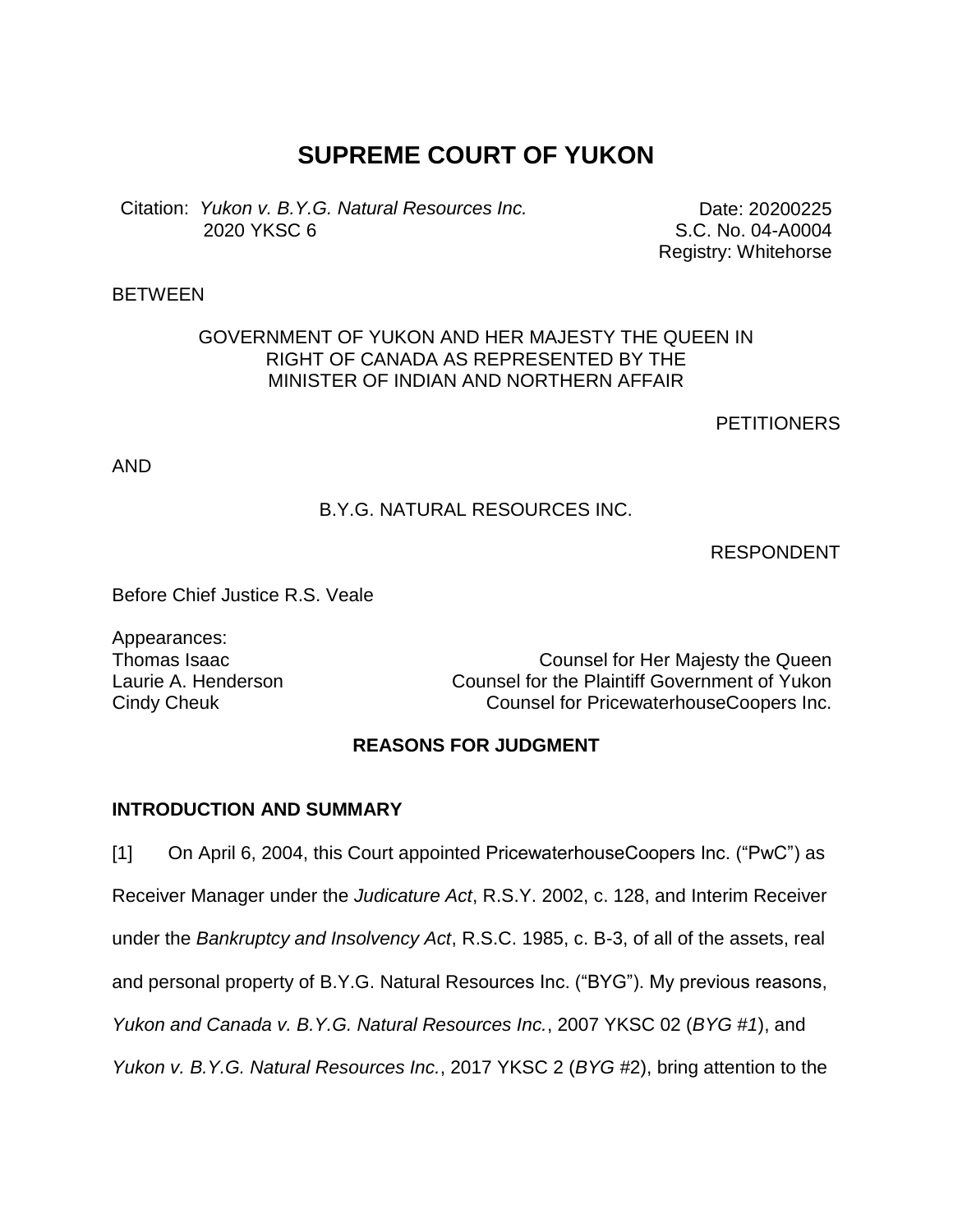environmental disaster following BYG's abandonment of the BYG Mount Nansen mine (the "Mine Site") and the financial consequences for the taxpayers of Canada. It is significant to note that the environmental clean up costs, originally estimated in 1999 to be \$4 to \$8 million rose to \$23 million in 2007 (*BYG #1*, at para. 11). I am now advised by counsel that Canada has incurred costs of \$40 million to date and a further \$110 million is estimated to complete the environmental remediation. Given the gross underestimation of remediation costs, I have little faith that the final tally for the taxpayers will be \$150 million. Further, as the liability for future mining disasters will be the obligation of the Government of Yukon, this case should serve as a wake-up call for the administrators of the Yukon *Waters Act*, S.Y. 2003, c. 19, amended by S.Y. 2007, c. 6 ("the "*Waters Act*").

[2] In 1999, the Territorial Court of Yukon convicted BYG of three blatant breaches of its water licence. Lilles J. described these actions as "raping and pillaging" with a complete disregard for the legal requirements. See *R. v. B.Y.G. Natural Resources Inc.*, [1999] Y.J. No. 34, at para 23.

[3] While this Court has previously addressed BYG's operational mismanagement and abandonment of mining activities in the Mount Nansen area, it is necessary to provide a brief factual account of the property in order to enlighten federal taxpayers who continue to be fiscally responsible for remediation efforts. The full historical background of the Mine Site can be found in the Applicant's Outline, dated April 26, 2019.

[4] Canada is liable for all remediation costs related to mining activities prior to April 1, 2003. The tailings pond of the Faro lead-zinc mine is still considered to be one of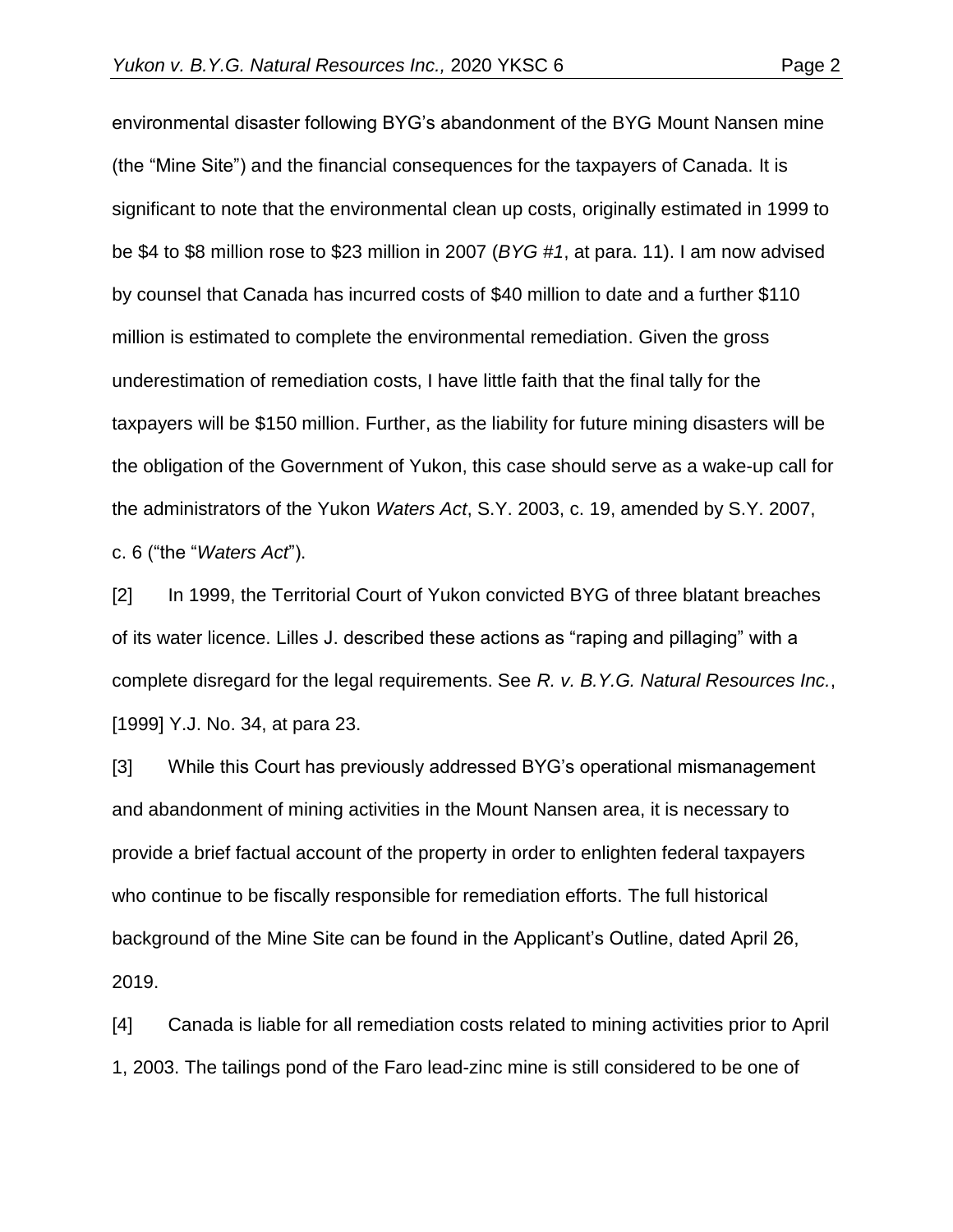Canada's largest environmental disasters, costing the Canadian taxpayers between \$250 and \$350 million to date, and a lifetime of reclamation costs nearing \$1 billion.

[5] The Devolution Transfer Agreement (the "DTA") transferring the power and responsibility for mining and the environment to the Government of Yukon ("Yukon") after April 1, 2003, also makes Yukon responsible and liable for all environmental damage arising from mining operations commencing after April 1, 2003.

# **BACKGROUND**

[6] BYG acquired the Mount Nansen Mine Site in 1984.

[7] Between 1985 and 1998, BYG conducted exploration and optioned third-party exploration of the Mount Nansen Mine Site.

[8] BYG was granted a water licence in March 1996, and commenced production of the mine in October 1996.

[9] Production was ceased in November 1997, when the mining operations were suspended as a result of blatant breaches of the terms of the company's water licence, under the *Yukon Waters Act*, S.C. 1992, c. 40 (now repealed). In February 1998, BYG was granted permission to restart production after taking steps to mitigate the issues.

[10] Repeated violations of the water licence terms shut down the mine again in 1999.

[11] On May 19, 1999, BYG was convicted of three regulatory charges under the

Yukon *Waters Act* and the maximum fine of \$100,000 was imposed for each count.

[12] As I concluded in *BYG #1*, at para. 10, the BYG breaches included:

- (a) failing to administer a simple treatment to stabilize the arsenic levels in its tailings pond;
- (b) using faulty materials to build its tailings pond dam which allowed seepage to weaken the dam by erosion;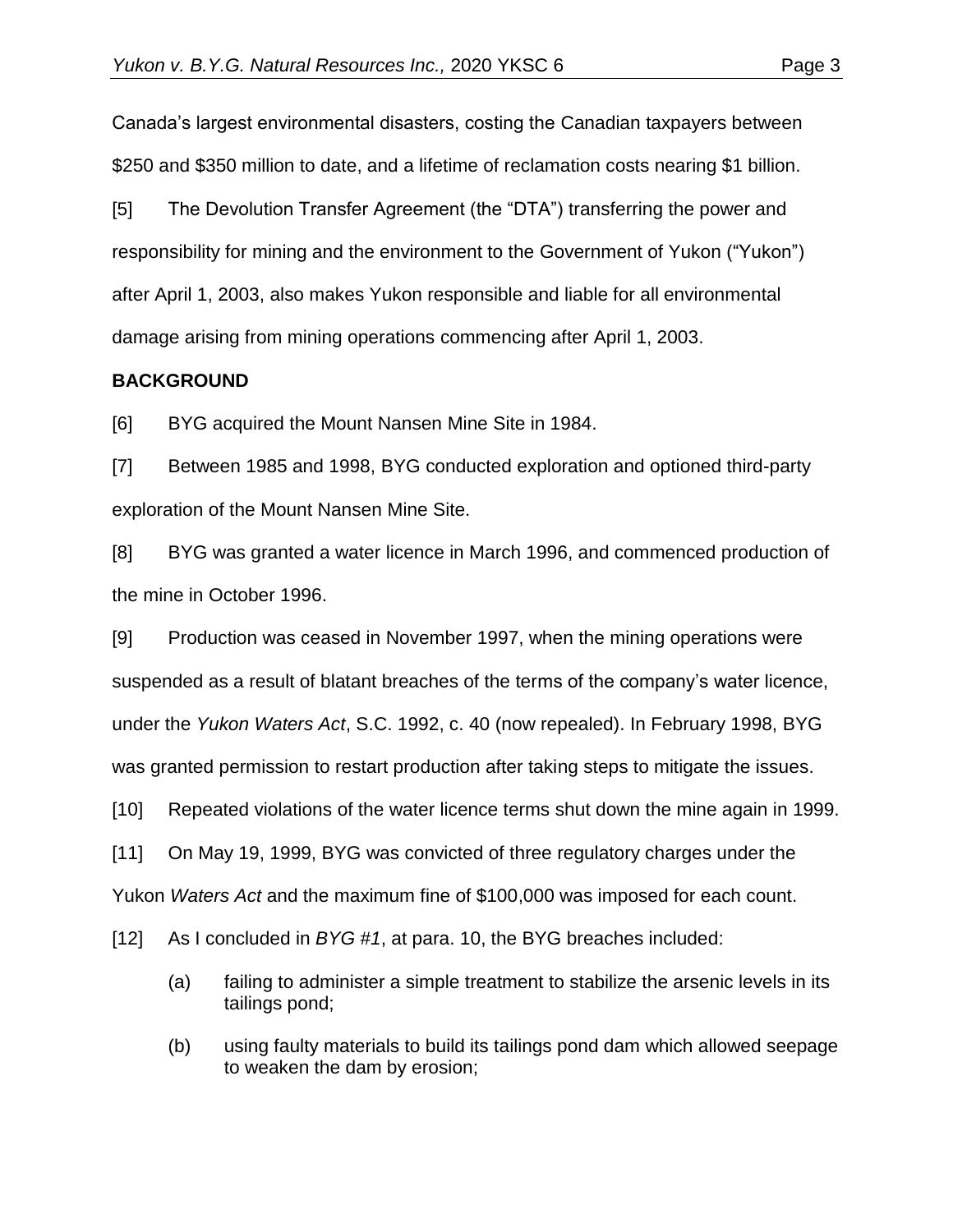- (c) improperly constructing the ditches which surrounded the tailings pond;
- (d) constructing the tailings pond haphazardly and without proper plans or supervision;
- (e) failing to assign one person to ensure compliance with its water licence.
- [13] Territorial Court Judge Lilles stated in *R. v. B.Y.G. Natural Resources Inc*.:

[23] The above examples demonstrate an attitude consistent with "raping and pillaging" the resources of the Yukon, with little consideration for the detailed conditions of the water licences granted to B.Y.G. They demonstrate a disregard of the legal requirements … Keeping in mind the dangerous and toxic materials involved – heavy metals such as copper and zinc and deadly chemicals such arsenic and cyanide – the level of care or diligence reasonably expected from B.Y.G. greatly exceeded what the company provided.

[14] In July 1999, Canada determined that BYG had abandoned the Mount Nansen

Mine Site for the purposes of the *Waters Act* and Canada exercised its authority under

the *Act* to take certain measures to address the environmental, health and safety

concerns at the property.

[15] BYG entered into formal bankruptcy proceedings with this Court in 2004,

resulting in PwC being appointed as Interim Receiver and Receiver Manager for the

company. PwC promptly sold a portion of BYG mineral claims and assets to satisfy

secured creditors.

# **THE MINE SITE**

[16] In 2004, BYG owned the Mine Site consisting of 264 mineral claims and mining leases in the Mount Nansen area, located approximately 60 kilometers west of Carmacks and 180 kilometres north of Whitehorse.

[17] The Mine Site falls within the traditional territory of the Little Salmon Carmacks First Nation.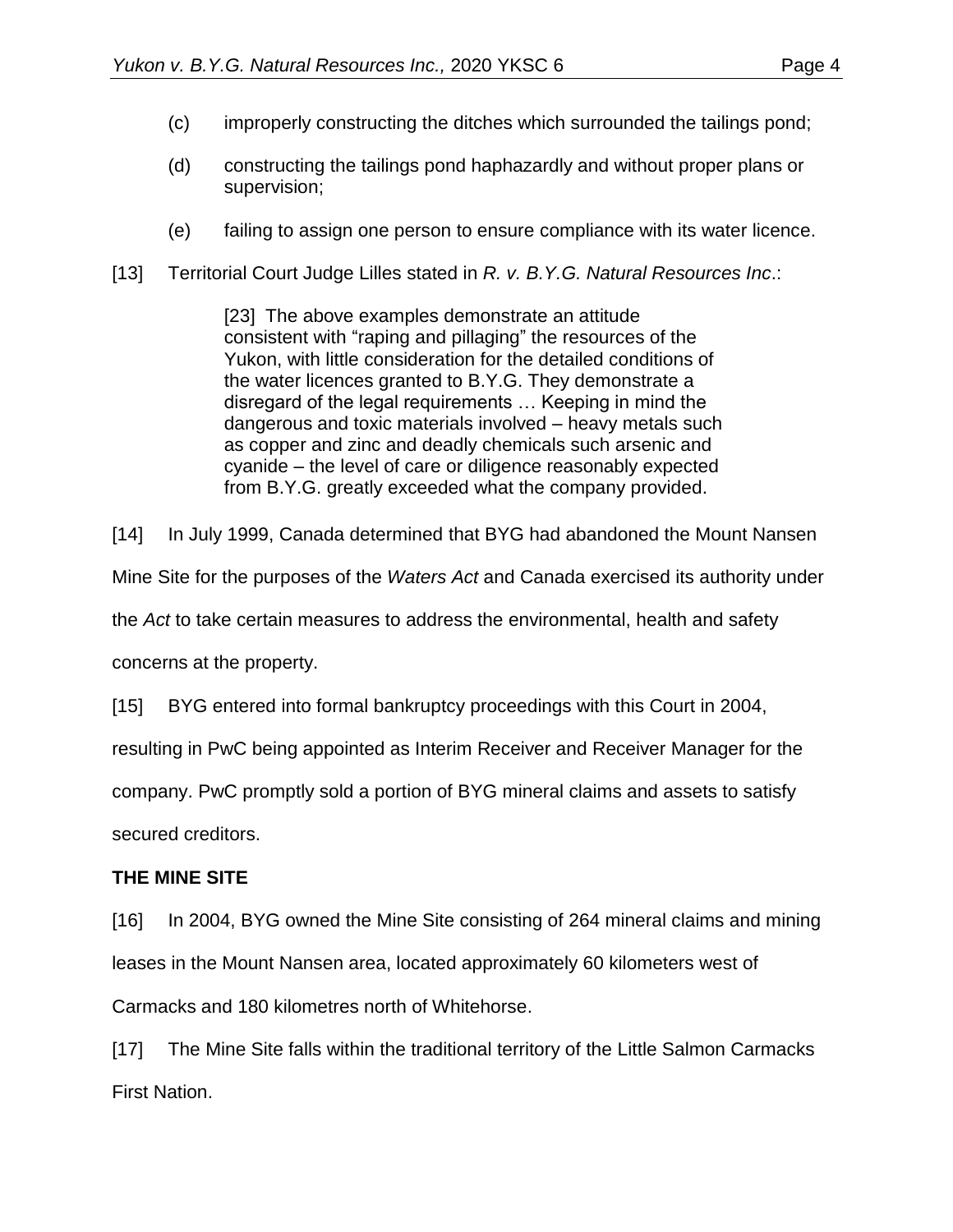[18] The Mine Site is currently classified as a Type II mining site in accordance with the framework set out in the DTA. The DTA releases Canada from responsibility for the remediation of Type I sites, but not for Type II sites. While the DTA does not provide a definition of a Type II site relative to a Type I site, the Type II designation is limited to such areas as Keno Hill, Minto, Brewery Creek, Faro, and Clinton Creek. Four sites, Faro, Mount Nansen, Keno Hill and Clinton Creek, pose substantial damage to the environment and are a financial liability to the Federal government. Incidentally, the Wolverine Mine in southeast Yukon, which has environmental damage, is now the full responsibility of Yukon.

[19] In 2003, the *Waters Act* came into effect. Yukon has been responsible for implementing the care and maintenance of the Mine Site and Canada has been responsible for the costs.

[20] A procurement process took place to solicit Remediation Work, and in 2011, Yukon finalized an engineering report from Lorax Environmental Services Ltd. (the "Lorax Report"), which outlined a number of possible options for the remediation of the Mine Site.

[21] Additionally, Yukon commissioned technical work from AMEC Environmental and Infrastructure, now known as AMEC Foster Wheeler plc ("AMEC").

[22] Option 4 of the Lorax Report and the AMEC 30% Design have informed the development of the "Mount Nansen Project Milestones" which sets out the tasks being required in the Remediation Work.

[23] On May 13, 2016, the Proposal Solicitation Procedure ("PSP") was approved by this Court by way of the PSP Order.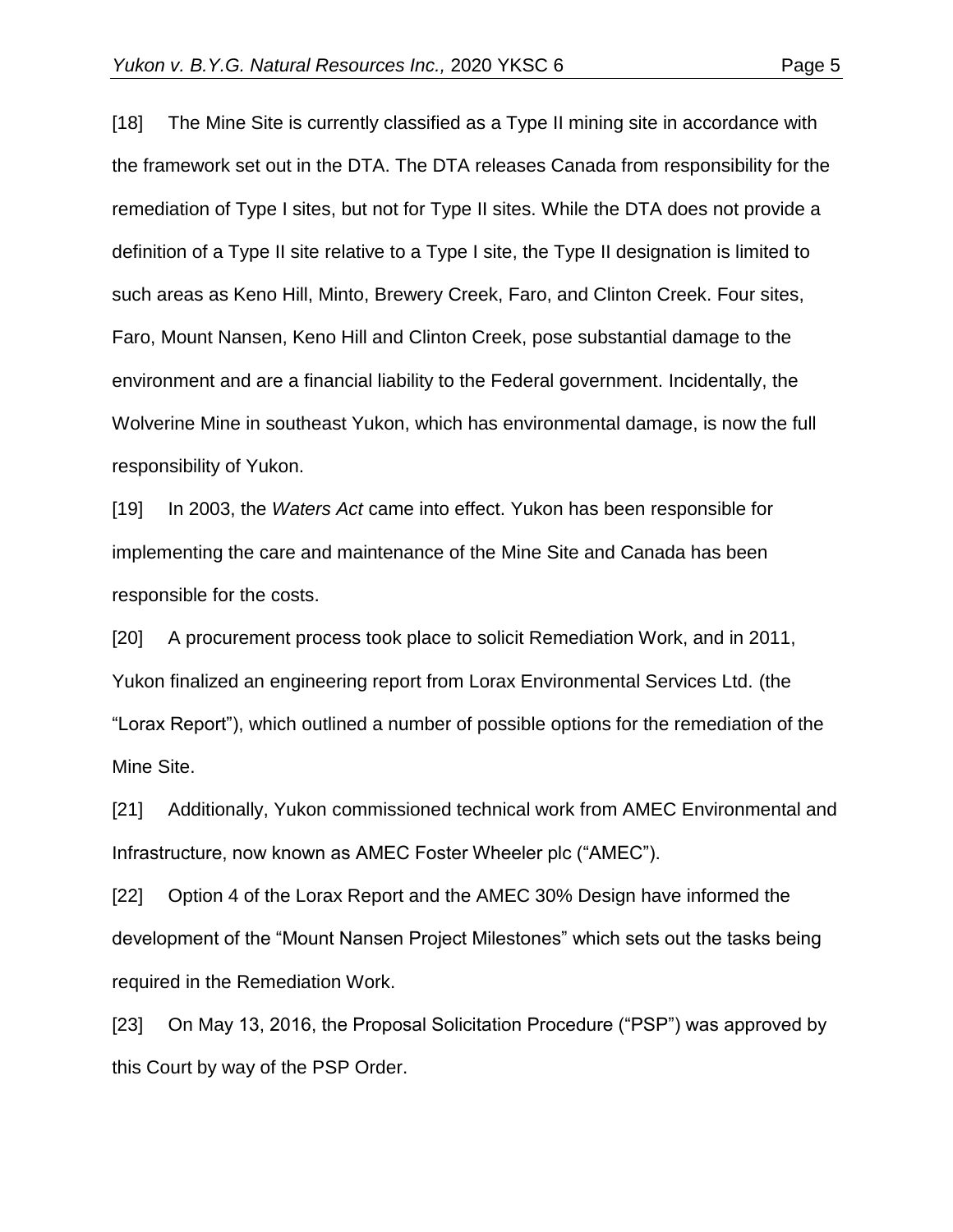## **APPLICATION**

- [24] PwC applies seeking two forms of relief:
	- (a) The Approval Order approving the Proposal of Alexco Environmental Group Inc. and JDS Energy & Mining Inc. (the Alexco/JDS Group or the Preferred Proponent), recommended by the "Evaluation Committee" and selected by the Receiver as the "Preferred Proponent" pursuant to the Proposed Solicitation Procedure in the Order dated May 13, 2016; and
	- (b) An Order sealing the Receiver's Supplemental Eleventh Report to the Court, which attaches unredacted versions of the Preferred Proponent's Proposal and the Asset Purchase Agreement.

[25] I granted the Approval Order on May 6, 2019, as there was no objection raised and it was approved by the Evaluation Committee. The approved Proposal is a complex document of several hundred pages, combining the asset purchase and remediation work, and containing financial information, past work product and work product expertise. The parties wish to redact the particularly sensitive portions and financial information details.

[26] The Asset Purchase Agreement to be signed upon obtaining the Approval Order contains a confidentiality clause limiting the disclosure of information and the Preferred Proponent has its own concerns about the financial and work product disclosures for commercial reasons.

[27] As a result, and considering paras. 58 and 59 of *Sierra Club of Canada v. Canada (Minister of Finance)*, 2002 SCC 41, I have approved the sealing of the unredacted versions of both the approved Proposal of the Preferred Proponent and the